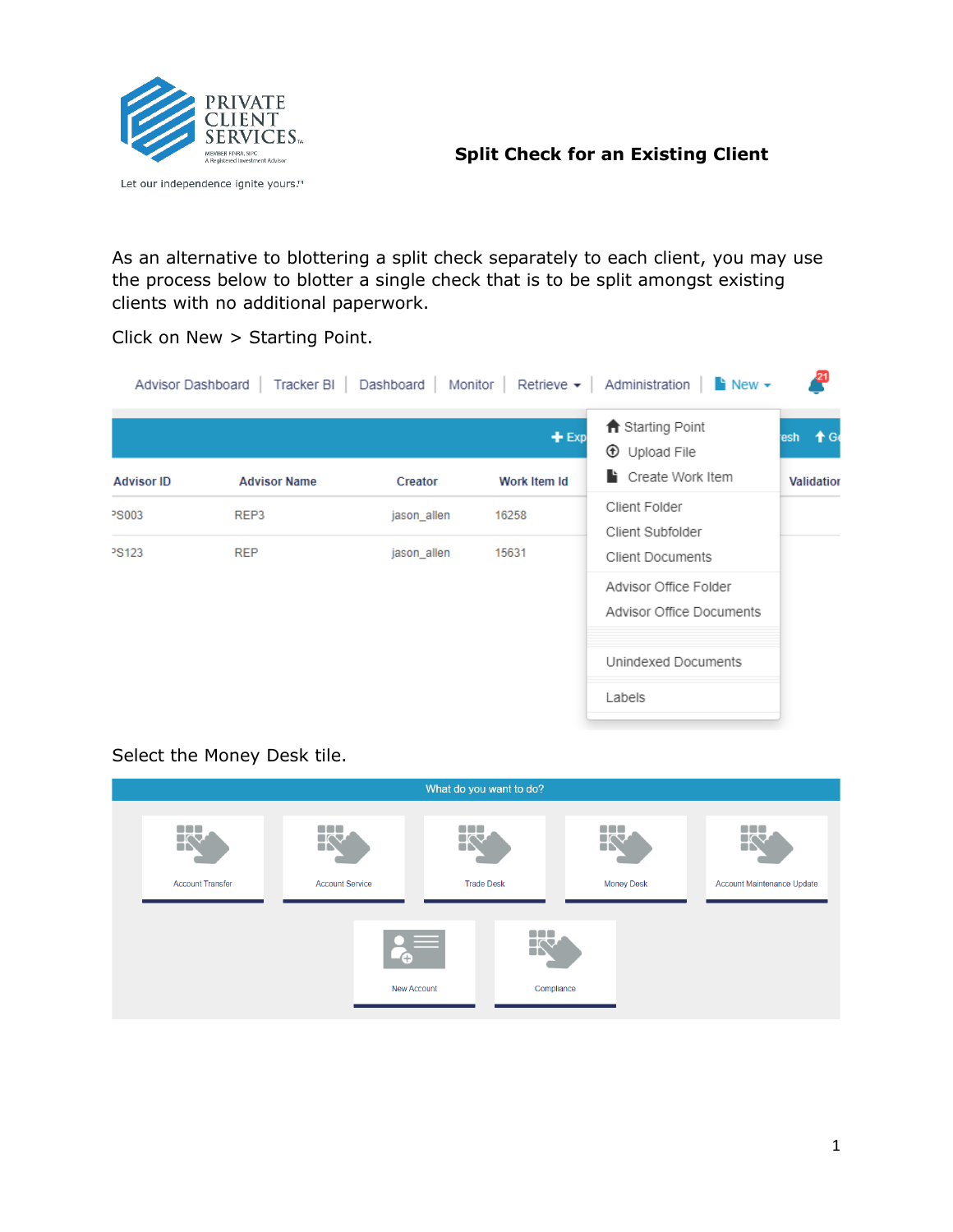Select the Existing Client tile.



Choose the existing client that will be the primary client for all split checks received for this group of clients from all clients provided or use the search fields on the left side to find the client.

| Default           | $\checkmark$                              | $\blacktriangle$            |                  | Click on a record below to select: |                 |                      |             |                             |                              |                                  |                            |                                |                     |                       |                                | Show        | $\vee$ entries<br>15 <sub>15</sub> |
|-------------------|-------------------------------------------|-----------------------------|------------------|------------------------------------|-----------------|----------------------|-------------|-----------------------------|------------------------------|----------------------------------|----------------------------|--------------------------------|---------------------|-----------------------|--------------------------------|-------------|------------------------------------|
| Clear             | $\mathcal G$ Refresh                      |                             |                  |                                    |                 |                      |             |                             | Rep                          |                                  |                            |                                |                     |                       |                                |             |                                    |
| Full name search  |                                           |                             | First<br>Name    | <b>Last Name</b>                   | Company<br>Name | <b>SSN</b><br>Masked | Rep<br>Code | <b>Advisor Last</b><br>Name | <b>Advisor First</b><br>Name | <b>Advisor Rep</b><br><b>SSN</b> | <b>Advisor OSJ</b><br>Code | <b>Business</b><br><b>Type</b> | Last<br><b>Note</b> | <b>Client</b><br>Type | <b>Client</b><br><b>Status</b> | <b>User</b> | Group                              |
| Full name search  |                                           |                             | PRIMARY CLIENT   |                                    |                 | XXXXX9999 PS003      |             | REP3                        | <b>PS</b>                    | XXXXX3333                        |                            | <b>BD/RIA</b>                  |                     | Person                | Active                         | becca_metz  | <b>CLIENT</b><br><b>HOUSEHOLD</b>  |
| <b>TIN/SSN</b>    |                                           |                             |                  |                                    |                 |                      |             |                             |                              |                                  |                            |                                |                     |                       |                                |             |                                    |
| <b>TIN/SSN</b>    |                                           |                             |                  |                                    |                 |                      |             |                             |                              |                                  |                            |                                |                     |                       |                                |             |                                    |
| <b>Last Name</b>  | begins with $\sim$                        |                             |                  |                                    |                 |                      |             |                             |                              |                                  |                            |                                |                     |                       |                                |             |                                    |
| client            |                                           |                             |                  |                                    |                 |                      |             |                             |                              |                                  |                            |                                |                     |                       |                                |             |                                    |
| <b>First Name</b> |                                           |                             |                  |                                    |                 |                      |             |                             |                              |                                  |                            |                                |                     |                       |                                |             |                                    |
| <b>First Name</b> |                                           | T.                          |                  |                                    |                 |                      |             |                             |                              |                                  |                            |                                |                     |                       |                                |             |                                    |
|                   |                                           |                             |                  |                                    |                 |                      |             |                             |                              |                                  |                            |                                |                     |                       |                                |             |                                    |
| Brokerage         | Individual<br>the company and the company | <b>Contractor</b><br>Retail | Brokerage -<br>. | <b>PERSHING</b>                    |                 |                      |             |                             | <b>PRIMARY CLIENT</b>        |                                  | REP3<br><b>PS003</b>       | PS                             |                     | XXXXX3333             |                                |             | becca_metz                         |

Choose the existing account the check is being deposited to or click New Client Subfolder if the account does not appear.

| New Client Subfolder                   |                                    |                         |                                                                   |                     |                     |                             |                       |                      |                 |              |                             |                              |                                  | Show<br>10                 | $\vee$ entries |
|----------------------------------------|------------------------------------|-------------------------|-------------------------------------------------------------------|---------------------|---------------------|-----------------------------|-----------------------|----------------------|-----------------|--------------|-----------------------------|------------------------------|----------------------------------|----------------------------|----------------|
|                                        |                                    |                         |                                                                   |                     |                     |                             |                       | <b>Client Folder</b> |                 |              |                             | Rep                          |                                  |                            |                |
| <b>Client</b><br><b>Subfolder Type</b> | <b>Registration</b><br><b>Type</b> | Product<br><b>Type</b>  | Vendor/Custodian                                                  | Account#            | Last<br><b>Note</b> | Other<br><b>Description</b> | First<br>Name         | Last<br>Name         | Company<br>Name | Rep<br>Code  | <b>Advisor Last</b><br>Name | <b>Advisor First</b><br>Name | <b>Advisor Rep</b><br><b>SSN</b> | <b>Advisor OSJ</b><br>Code | User           |
| <b>Direct Business</b>                 | IRA - Traditional                  | Direct - Mutual<br>Fund | <b>FIDELITY ADVISORS</b>                                          | 7123682594IA        |                     |                             | <b>PRIMARY CLIENT</b> |                      |                 | <b>PS003</b> | REP3                        | <b>PS</b>                    | XXXXX3333                        |                            | lason allen    |
| <b>Direct Business</b>                 | Money Purchase<br>Plan             | Fund                    | Direct - Mutual FIDELITY ADVISORS                                 | OK1234567890        |                     |                             | <b>PRIMARY CLIENT</b> |                      |                 | <b>PS003</b> | REP3                        | <b>PS</b>                    | XXXXX3333                        |                            | jason_allen    |
| <b>Direct Business</b>                 | Individual 401(k) -<br>Employer    | Fund                    | Direct - Mutual JACKSON NATIONAL LIFE<br><b>INSURANCE COMPANY</b> | PS123-<br>000112345 |                     |                             | <b>PRIMARY CLIENT</b> |                      |                 | <b>PS003</b> | REP3                        | <b>PS</b>                    | XXXXX3333                        |                            | ps.rep         |
| <b>Direct Business</b>                 | Partnership                        | Direct - Mutual<br>Fund | <b>AMERICAN FUNDS</b>                                             | PS123578951         |                     |                             | <b>PRIMARY CLIENT</b> |                      |                 | <b>PS003</b> | REP3                        | <b>PS</b>                    | XXXXX3333                        |                            | becca metz     |
| <b>Brokerage</b>                       | Individual                         | Brokerage -<br>Retail   | <b>PERSHING</b>                                                   |                     |                     |                             | <b>PRIMARY CLIENT</b> |                      |                 | <b>PS003</b> | REP3                        | <b>PS</b>                    | XXXXX3333                        |                            | becca metz     |
| <b>Direct Business</b>                 | $401(k) - Roth$<br>Participant     | Direct - Mutual<br>Fund | <b>FIDELITY ADVISORS</b>                                          |                     |                     |                             | <b>PRIMARY CLIENT</b> |                      |                 | <b>PS003</b> | REP3                        | <b>PS</b>                    | XXXXX3333                        |                            | jason allen    |
| <b>Direct Business</b>                 | $401(k)$ - Inherited<br>Individual | Fund                    | Direct - Mutual JACKSON NATIONAL LIFE<br><b>INSURANCE COMPANY</b> |                     |                     |                             | <b>PRIMARY CLIENT</b> |                      |                 | <b>PS003</b> | REP3                        | <b>PS</b>                    | XXXXX3333                        |                            | lason allen    |
| <b>Direct Business</b>                 | Individual                         | Fund                    | Direct - Mutual JACKSON NATIONAL LIFE<br><b>INSURANCE COMPANY</b> |                     |                     |                             | <b>PRIMARY CLIENT</b> |                      |                 | <b>PS003</b> | REP3                        | <b>PS</b>                    | XXXXX3333                        |                            | jason_allen    |
| <b>Brokerage</b>                       | Individual                         | Brokerage -<br>Retail   | <b>PERSHING</b>                                                   |                     |                     |                             | <b>PRIMARY CLIENT</b> |                      |                 | <b>PS003</b> | REP3                        | <b>PS</b>                    | XXXXX3333                        |                            | ps.rep3        |
| <b>Direct Business</b>                 | Individual                         | Direct - Mutual<br>Fund | <b>FIDELITY ADVISORS</b>                                          |                     |                     |                             | <b>PRIMARY CLIENT</b> |                      |                 | <b>PS003</b> | REP3                        | <b>PS</b>                    | XXXXX3333                        |                            | jason allen    |
|                                        |                                    |                         |                                                                   |                     |                     |                             |                       |                      |                 |              |                             |                              | Showing 1 to 10                  | Previous                   | <b>Next</b>    |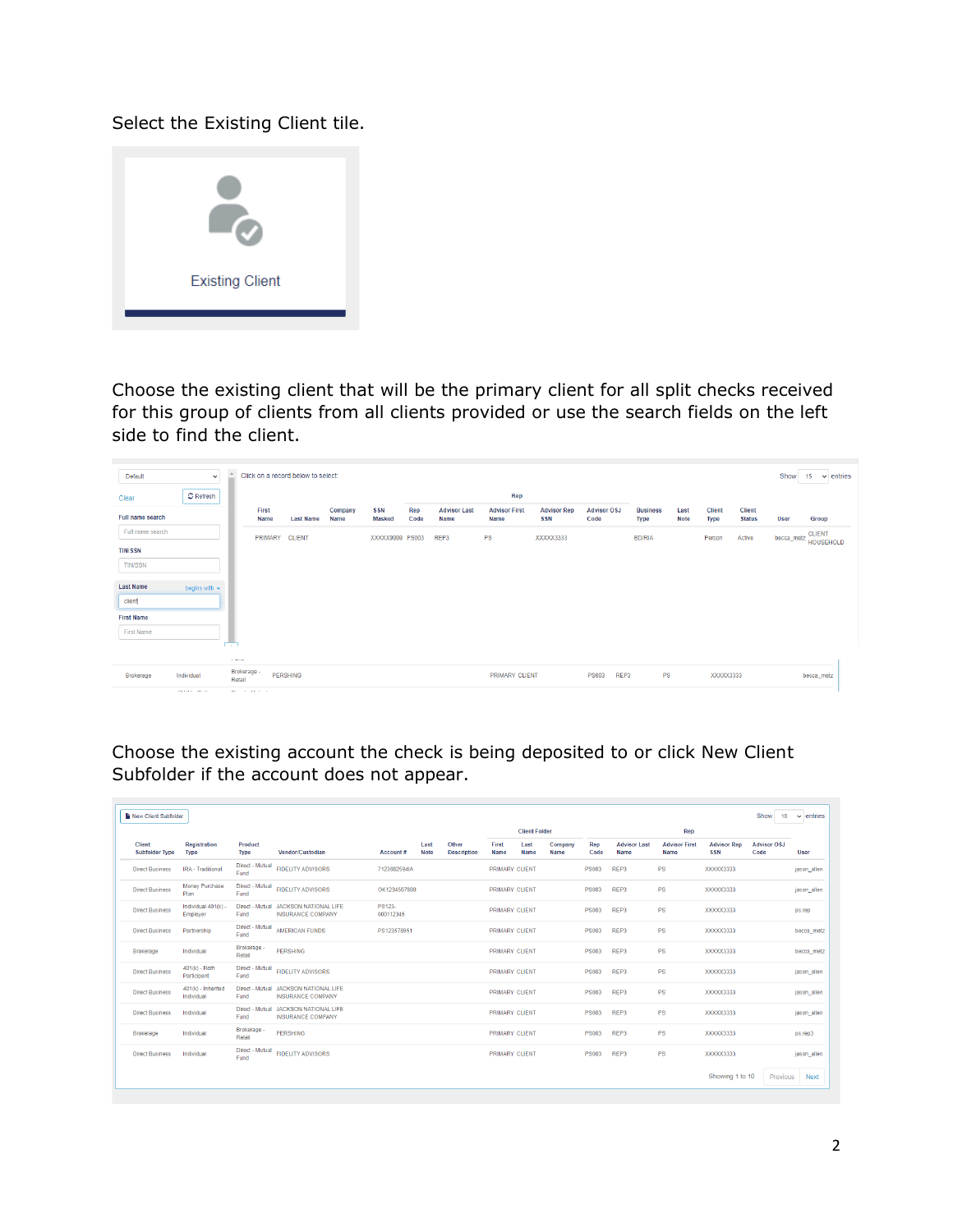Click No State Required.

| <b>State</b> | $\overline{\phantom{a}}$ |
|--------------|--------------------------|
|              | No State Required        |

## Review the work item and click Create Work Item.

|                         | Review summary before creating Work Item |                                     |           |                                                       |                                                |                                                |                                                  |                                                       |                                                        |  |        |                    |  |                             |
|-------------------------|------------------------------------------|-------------------------------------|-----------|-------------------------------------------------------|------------------------------------------------|------------------------------------------------|--------------------------------------------------|-------------------------------------------------------|--------------------------------------------------------|--|--------|--------------------|--|-----------------------------|
| <b>Selected folders</b> |                                          |                                     |           |                                                       |                                                |                                                |                                                  |                                                       |                                                        |  |        |                    |  |                             |
|                         |                                          |                                     |           |                                                       |                                                |                                                |                                                  |                                                       |                                                        |  |        |                    |  |                             |
| First<br>Name           |                                          | Last Name Company Name SSN Masked   |           | <b>Rep Code</b>                                       |                                                | <b>Advisor Last Name Advisor First Name</b>    |                                                  | Advisor Rep SSN Advisor OSJ Code                      | Business Type Last Note Client Type Client Status User |  |        |                    |  | Group                       |
| <b>PRIMARY</b>          | <b>CLIENT</b>                            |                                     | XXXXX9999 | <b>BD123</b><br><b>PS003</b><br><b>PS123</b><br>QA123 | <b>REP</b><br>REP3<br><b>REP</b><br><b>REP</b> | <b>BD</b><br>PS<br>PS<br>QA                    | XXXXX3333<br>XXXXX3333<br>XXXXX4444<br>XXXXX5555 | BD <sub>1</sub><br>PS <sub>1</sub><br>QA <sub>1</sub> | <b>BD/RIA</b>                                          |  | Person | Active             |  | becca_metz_CLIENT HOUSEHOLD |
| <b>Options Selected</b> |                                          |                                     |           |                                                       |                                                |                                                |                                                  |                                                       |                                                        |  |        |                    |  |                             |
|                         | <b>Client information</b>                |                                     |           |                                                       |                                                |                                                |                                                  | <b>PRIMARY CLIENT</b>                                 |                                                        |  |        |                    |  |                             |
|                         |                                          |                                     |           |                                                       |                                                | <b>Selected Rep Code</b>                       | <b>PS003</b>                                     |                                                       |                                                        |  |        |                    |  |                             |
|                         |                                          |                                     |           |                                                       |                                                | <b>Selected Business Type</b>                  | <b>Money Desk</b>                                |                                                       |                                                        |  |        |                    |  |                             |
|                         |                                          |                                     |           |                                                       |                                                | Selected Sponsor/Custodian from Account        |                                                  | <b>PERSHING</b>                                       |                                                        |  |        |                    |  |                             |
|                         |                                          |                                     |           |                                                       |                                                | <b>Selected Product Type from Account</b>      |                                                  | <b>Brokerage - Advisory</b>                           |                                                        |  |        |                    |  |                             |
|                         |                                          |                                     |           |                                                       |                                                | <b>Selected Registration Type from Account</b> | Individual                                       |                                                       |                                                        |  |        |                    |  |                             |
|                         |                                          |                                     |           |                                                       |                                                |                                                |                                                  |                                                       |                                                        |  |        |                    |  | <b>Create Work Item</b>     |
|                         |                                          |                                     |           |                                                       |                                                |                                                |                                                  |                                                       |                                                        |  |        |                    |  |                             |
| <b>Optional Forms</b>   |                                          |                                     |           |                                                       |                                                |                                                |                                                  |                                                       |                                                        |  |        |                    |  |                             |
|                         | <b>Form Name</b>                         |                                     |           |                                                       |                                                |                                                | <b>Form Number</b>                               |                                                       |                                                        |  |        | <b>Description</b> |  |                             |
|                         | QRP CONTRIBUTION FORM                    |                                     |           |                                                       |                                                |                                                |                                                  | FRM-QRP-CONT-12-07                                    |                                                        |  |        |                    |  |                             |
|                         |                                          | <b>RETIREMENT PLAN CONTRIBUTION</b> |           |                                                       |                                                |                                                |                                                  | FRM-QRP-CONT-12-07                                    |                                                        |  |        |                    |  |                             |

## To add a copy of the check, click Add Documents > Unindexed Documents.

|                    | Client Work Item<br><b>EWI Notes &amp; Get Jcore Data</b> |                |                                |                                             |                                              |                                             |                                           |                                            |                                |                                 |                                  |                                      |              |                                |                          |                                  |                                      |                                 |                                    |                                   |                             |                    |
|--------------------|-----------------------------------------------------------|----------------|--------------------------------|---------------------------------------------|----------------------------------------------|---------------------------------------------|-------------------------------------------|--------------------------------------------|--------------------------------|---------------------------------|----------------------------------|--------------------------------------|--------------|--------------------------------|--------------------------|----------------------------------|--------------------------------------|---------------------------------|------------------------------------|-----------------------------------|-----------------------------|--------------------|
|                    |                                                           |                |                                |                                             |                                              |                                             |                                           | <b>Client Account</b>                      |                                |                                 |                                  |                                      |              |                                |                          |                                  |                                      |                                 |                                    |                                   |                             |                    |
| Work<br>Item<br>ID | Request Type #                                            | <b>Account</b> | <b>Client Folder</b><br>Group  | <b>Client</b><br><b>Folder Last</b><br>Name | <b>Client</b><br><b>Folder First</b><br>Name | <b>Client Folder</b><br><b>Company Name</b> | <b>Client Folder</b><br><b>SSN Masked</b> | <b>Client</b><br><b>Folder Rep</b><br>Code | <b>Advisor</b><br>Last<br>Name | <b>Advisor</b><br>First<br>Name | <b>Advisor</b><br><b>Rep SSN</b> | <b>Advisor</b><br><b>OSJ</b><br>Code | Rep<br>Code  | <b>Advisor</b><br>Last<br>Name | Advisor<br>First<br>Name | <b>Advisor</b><br><b>Rep SSN</b> | <b>Advisor</b><br><b>OSJ</b><br>Code | <b>Request</b><br><b>Status</b> | <b>SLA</b><br><b>Start</b><br>Time | <b>SLA</b><br><b>Stop</b><br>Time | Error<br><b>Description</b> | Jaccomo<br>Checked |
| 16640              | Account<br>Maintenance<br>Update                          |                | <b>CLIENT HOUSEHOLD CLIENT</b> |                                             | PRIMARY                                      |                                             | XXXXX9999                                 | <b>PS003</b>                               | REP3                           | <b>PS</b>                       | XXXXX3333                        |                                      | <b>PS003</b> | REP3                           | PS                       | XXXXX3333                        |                                      | Indexed                         | 12/21/20<br>11:38 AM               |                                   |                             |                    |
| + Add Documents -  | <b>Unindexed Documents</b>                                |                |                                |                                             |                                              |                                             |                                           |                                            |                                |                                 |                                  |                                      |              |                                |                          |                                  |                                      |                                 |                                    |                                   |                             |                    |
|                    | <b>Client Documents</b>                                   |                |                                |                                             | W                                            |                                             |                                           |                                            |                                |                                 |                                  |                                      |              |                                |                          |                                  |                                      |                                 |                                    |                                   |                             |                    |
|                    | Form From Library                                         |                |                                |                                             |                                              | <b>Form Number</b>                          |                                           |                                            |                                | <b>Description</b>              |                                  |                                      |              |                                |                          |                                  |                                      |                                 |                                    |                                   |                             |                    |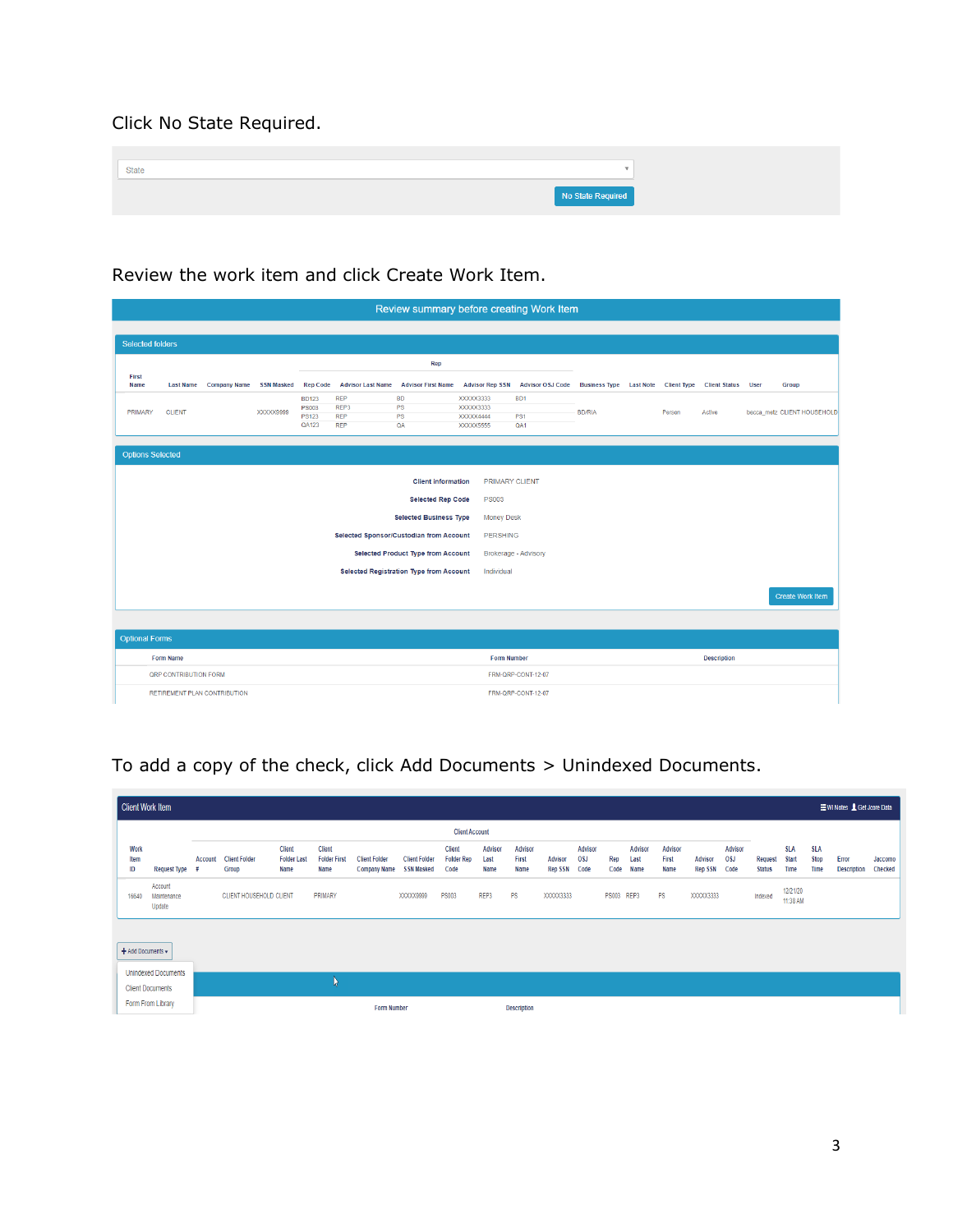Drag a copy of the check into the Drag & Drop box or click on Upload to find a copy of the image on your computer and click Save in the upper right corner.

| Dashboard / Work Item #16659 |                                                                                                                                                                                             | ± Save X Cancel         |
|------------------------------|---------------------------------------------------------------------------------------------------------------------------------------------------------------------------------------------|-------------------------|
|                              | <b>Details</b>                                                                                                                                                                              |                         |
| <b>Details</b>               | Batch ID<br>Scanning Station<br><b>Scanning Station</b><br><b>C</b> Upload<br><b>Image Content</b><br>File upload was successful!<br>Drag & Drop image here. It MUST be located in the box! |                         |
|                              | <b>Document Tools</b>                                                                                                                                                                       | Update Document ± Apply |
|                              |                                                                                                                                                                                             |                         |

The check image will appear within the Details section on the left.

| Dasnooard / Work flem #16640 / Client Documents #143708 / Details |                            |                                                           |                         |          | <b>2.</b> Save 2. Save and Close 34 Cancel |
|-------------------------------------------------------------------|----------------------------|-----------------------------------------------------------|-------------------------|----------|--------------------------------------------|
|                                                                   | <b>Details</b>             |                                                           | <b>Document #143708</b> |          | $X \boxtimes X$                            |
|                                                                   |                            |                                                           | $\mathbf \Xi$<br>高      |          |                                            |
|                                                                   | <b>Upload File</b>         | ED<br><b>O</b> Upload                                     |                         | Test Doc | $\sim$                                     |
| <b>Details</b>                                                    |                            | Drag & Drop image here. It MUST be located in the<br>boxt |                         |          |                                            |
| $\bullet$<br>Subfolder                                            |                            |                                                           |                         |          |                                            |
|                                                                   | <b>Business Type</b>       | <b>BD/RIA</b>                                             |                         |          |                                            |
| <b>Notes History</b>                                              | Document Type *            | Unindexed                                                 |                         |          |                                            |
| <b>Check Allocations</b>                                          | <b>Document Review</b>     | $x^{-\nu}$                                                |                         |          |                                            |
|                                                                   | <b>Status</b>              |                                                           |                         |          |                                            |
|                                                                   | <b>Document Date</b>       | $\frac{1}{2}$<br>MM/DD/YYYY                               |                         |          |                                            |
|                                                                   | Form Name                  |                                                           |                         |          |                                            |
|                                                                   | Form                       | Form<br>$\sim$                                            |                         |          |                                            |
|                                                                   |                            |                                                           |                         |          |                                            |
|                                                                   | Description                |                                                           |                         |          |                                            |
|                                                                   |                            |                                                           |                         |          |                                            |
|                                                                   |                            |                                                           |                         |          |                                            |
|                                                                   | Notes                      |                                                           |                         |          |                                            |
|                                                                   |                            |                                                           |                         |          |                                            |
|                                                                   |                            |                                                           |                         |          |                                            |
|                                                                   | <b>Check Number</b>        | Θ                                                         |                         |          |                                            |
|                                                                   | <b>Check Amount</b>        | $\bullet$                                                 |                         |          |                                            |
|                                                                   | <b>Purpose of Check</b>    | $\bullet$<br>Purpose of Check                             |                         |          |                                            |
|                                                                   | Name Of Security           | Θ                                                         |                         |          |                                            |
|                                                                   | <b>Certificate Number</b>  | $\bullet$                                                 |                         |          | $\cdot$                                    |
|                                                                   | the control of the control | $\mathbf{a}$                                              |                         |          |                                            |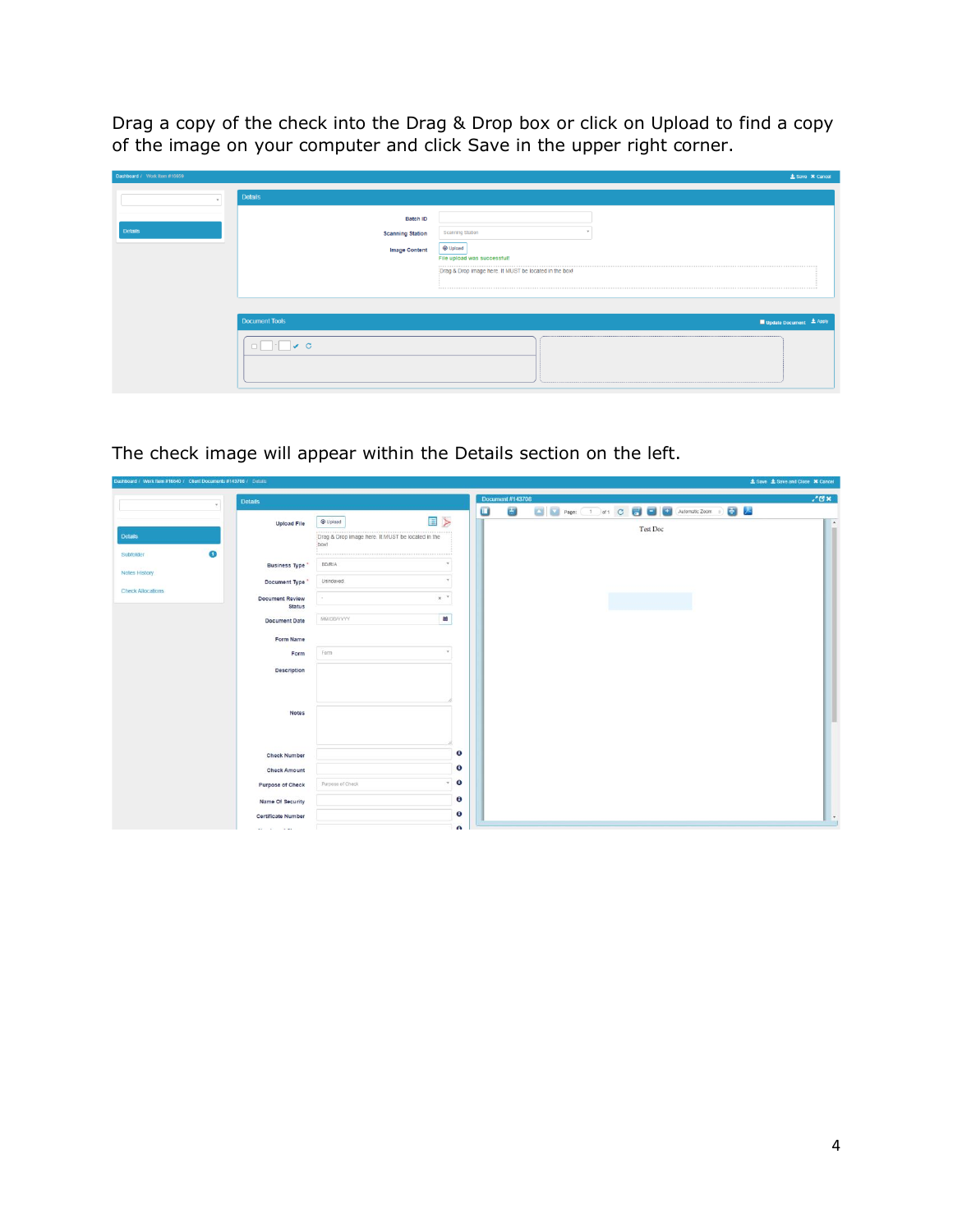Business Type will default to BD/RIA. Document type is required and **Check** should always be selected to blotter a check.

| <b>Upload File</b>                      | <b>+</b> Upload | E                                                 |  |
|-----------------------------------------|-----------------|---------------------------------------------------|--|
|                                         | box!            | Drag & Drop image here. It MUST be located in the |  |
| <b>Business Type *</b>                  | <b>BD/RIA</b>   | v                                                 |  |
| Document Type *                         | Check           | v                                                 |  |
| <b>Document Review</b><br><b>Status</b> |                 | x                                                 |  |

Fill in the Check Number and include "Split Check" after the number, Check Amount, Purpose of Check, Date Advisor Received, Date Advisor Forwarded, and Advisor Forwarded To fields. In the Notes field, include all of the account numbers and corresponding dollar amounts the check is being deposited into.

| <b>Description</b>                |                                                                                                      |   |
|-----------------------------------|------------------------------------------------------------------------------------------------------|---|
| <b>Notes</b>                      | Accounts XXX123456 \$1000, XXX456789 \$1000,<br>XXX789123 \$1000, XXX654321 \$1000, XXX987654 \$1000 |   |
|                                   | 4                                                                                                    |   |
| <b>Send to Clearinghouse</b>      | $\checkmark$                                                                                         | € |
| <b>Fax to Vendor</b>              | $\checkmark$                                                                                         | Θ |
| <b>Check Number</b>               | 456 Split Check                                                                                      | θ |
| <b>Check Amount</b>               | 5000                                                                                                 | θ |
| <b>Purpose of Check</b>           | v<br>Deposit<br>$\mathbf x$                                                                          | θ |
| <b>Name Of Security</b>           |                                                                                                      | θ |
| <b>Certificate Number</b>         |                                                                                                      | θ |
| <b>Number of Shares</b>           |                                                                                                      | Θ |
| <b>Approximate Share</b><br>Value |                                                                                                      | Θ |
| <b>Date Advisor Received</b>      | 12/07/2020<br>萹                                                                                      | θ |
| <b>Date Advisor</b><br>Forwarded  | 萹<br>12/07/2020 11:27AM                                                                              | θ |
| <b>Advisor Forwarded To</b>       | $\boldsymbol{\mathrm{v}}$<br><b>PERSHING</b><br>$\boldsymbol{\times}$                                | Θ |
| Date Field OSJ                    | 篇<br>MM/DD/YYYY                                                                                      | θ |
| <b>Received</b>                   |                                                                                                      |   |
| Date Field OSJ                    | 萹<br>MM/DD/YYYY                                                                                      | Θ |